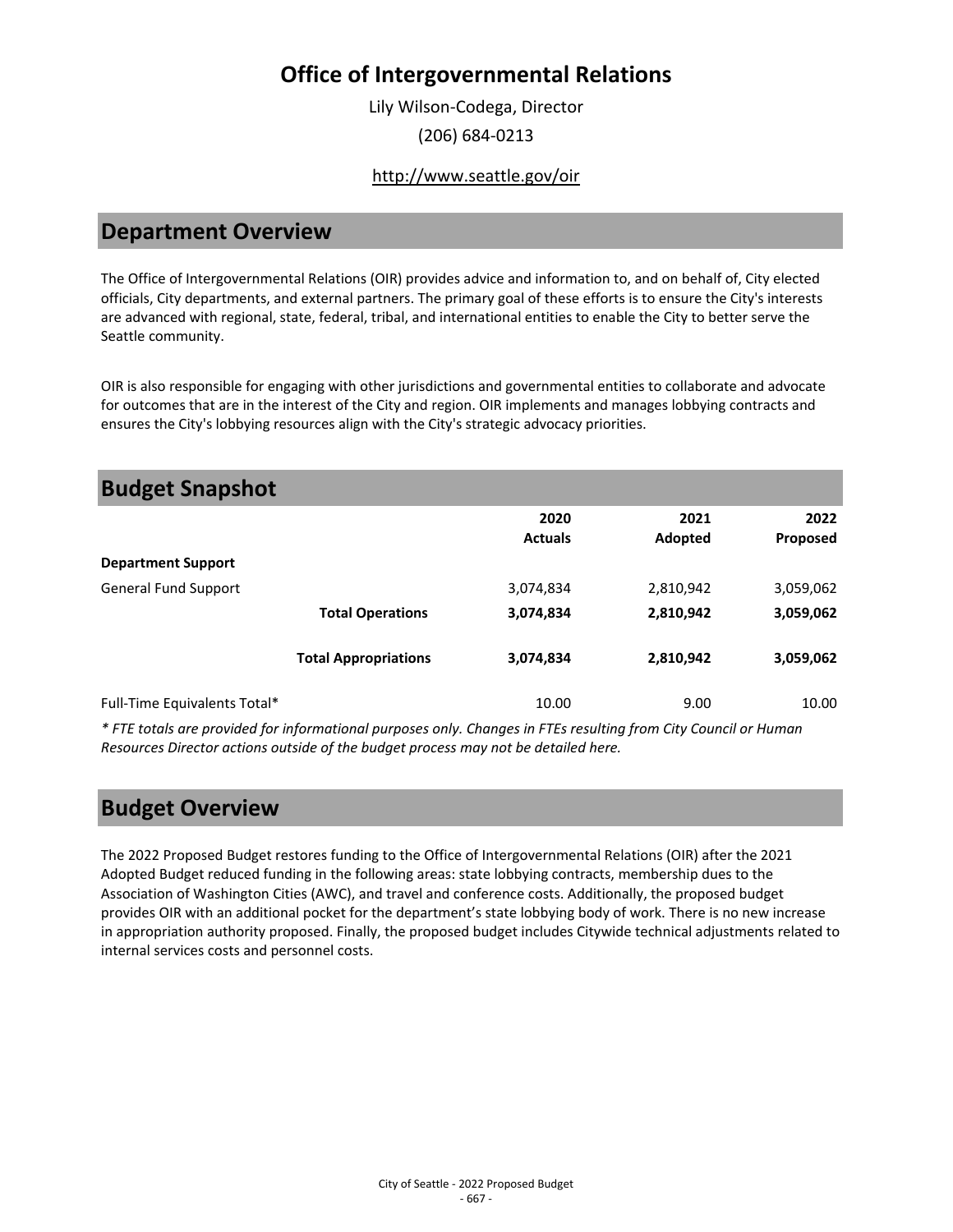### **Incremental Budget Changes**

### **Office of Intergovernmental Relations**

|                                                         | <b>Dollars</b> | <b>FTE</b> |
|---------------------------------------------------------|----------------|------------|
| 2021 Adopted Budget                                     | 2,810,942      | 9.00       |
| <b>Baseline</b>                                         |                |            |
| Citywide Adjustments for Standard Cost Changes          | 19,503         |            |
| <b>Baseline Adjustments for Personnel Costs</b>         | 43,117         |            |
| <b>State Lobbying Contracts Restoration</b>             | 118,000        |            |
| Association of Washington Cities Membership Restoration | 57,500         |            |
| Travel and Conference Budget Restoration                | 10,000         |            |
| <b>Proposed Operating</b>                               |                |            |
| State Lobbyist Pocket Add                               |                | 1.00       |
| <b>Total Incremental Changes</b>                        | \$248,120      | 1.00       |
| <b>Total 2022 Proposed Budget</b>                       | \$3,059,062    | 10.00      |

# **Description of Incremental Budget Changes**

|                                                       | <b>Baseline</b> |
|-------------------------------------------------------|-----------------|
| <b>Citywide Adjustments for Standard Cost Changes</b> |                 |
| Expenditures                                          | \$19.503        |

Citywide technical adjustments made in the baseline phase reflect changes to internal services costs, including rates from the Department of Finance & Administrative Services, Seattle Information Technology Department, Seattle Department of Human Resources, and for healthcare, retirement and industrial insurance charges for the department. These adjustments reflect initial assumptions about these costs and inflators early in the budget process.

#### **Baseline Adjustments for Personnel Costs**

Expenditures \$43,117

This centrally administered change adjusts appropriations to restore the annual wage increase for non-represented Executives, Managers and Strategic Advisors, which was forgone in 2021 due to financial constraints.

#### **State Lobbying Contracts Restoration**

Expenditures \$118,000

This item is a restoration of appropriation authority of \$118,000 to the Office of Intergovernmental Relations (OIR). In 2021, OIR took a one-time reduction in appropriation authority of \$118,000, due to significant revenue losses from the COVID-19 economic and public health crises. This reduction was associated with reduced department resources for representation and lobbying abilities in Olympia, WA, and one-time resources were identified to temporarily fill this need in 2021. This item restores the one-time reduction on an ongoing basis.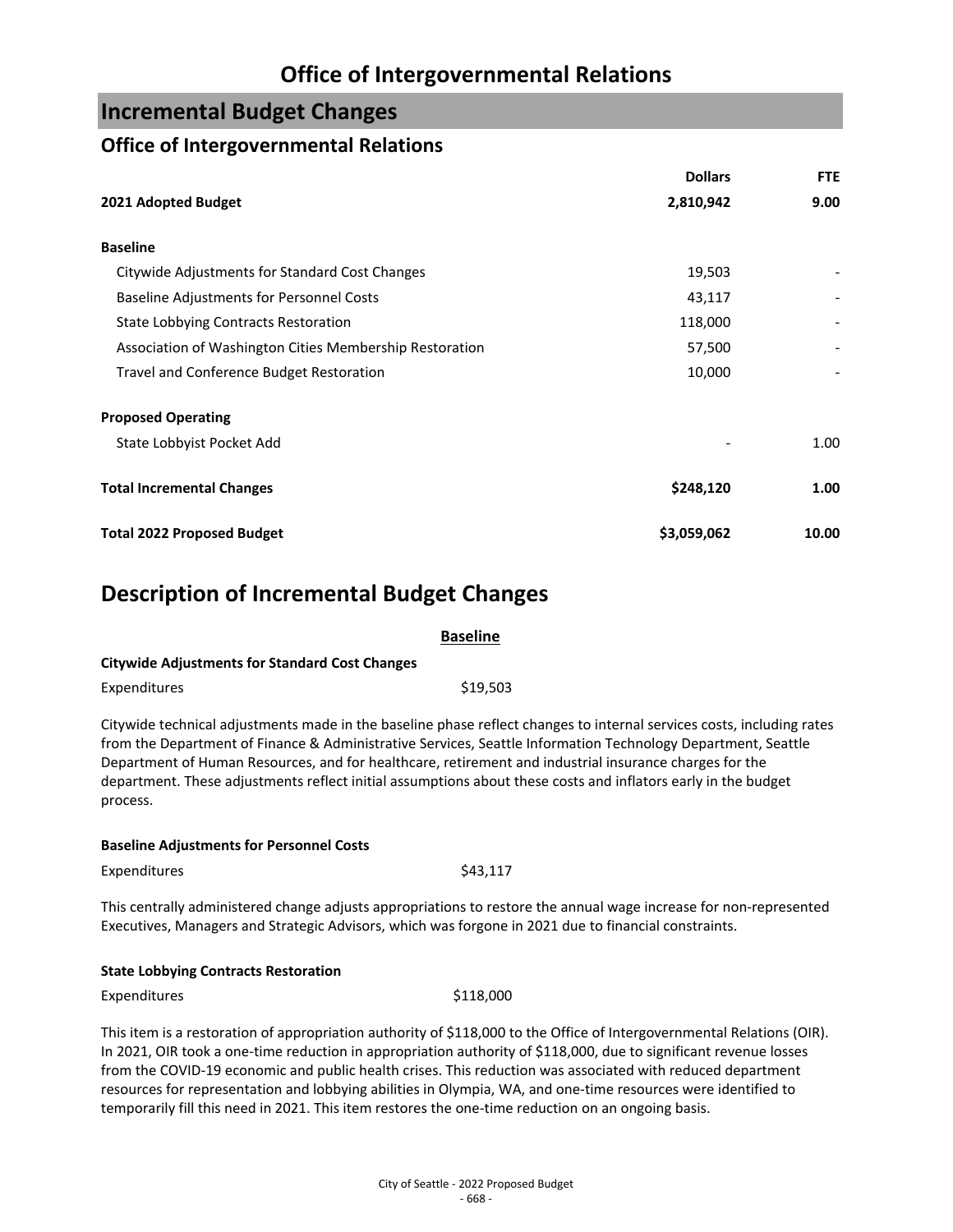#### **Association of Washington Cities Membership Restoration**

| Expenditures                                    | \$57.500                                                                                                                                                                                                                                                                                                                                                                                                                                                                  |  |
|-------------------------------------------------|---------------------------------------------------------------------------------------------------------------------------------------------------------------------------------------------------------------------------------------------------------------------------------------------------------------------------------------------------------------------------------------------------------------------------------------------------------------------------|--|
|                                                 | This item is a restoration of appropriation authority of \$57,500 to the Office of Intergovernmental Relations (OIR). In<br>2021, OIR took a one-time reduction in appropriation authority of \$57,500, due to significant revenue losses from<br>the COVID-19 economic and public health crises. This reduction was associated with a 50% reduction of 2021<br>membership dues to the Association of Washington Cities (AWC). This item restores the one-time reduction. |  |
| <b>Travel and Conference Budget Restoration</b> |                                                                                                                                                                                                                                                                                                                                                                                                                                                                           |  |
| Expenditures                                    | \$10,000                                                                                                                                                                                                                                                                                                                                                                                                                                                                  |  |
|                                                 | This item is a restoration of appropriation authority of \$10,000 to the Office of Intergovernmental Relations (OIR). In<br>2021, OIR took a one-time reduction in appropriation authority of \$10,000, due to significant revenue losses from<br>the COVID-19 economic and public health crises. This reduction was associated with reduced travel and conference                                                                                                        |  |

the COVID-19 economic and public health crises. This reduction was associated with reduced travel and conference expenses in 2020 and 2021, which expect to return in 2022. This item restores the one-time reduction.

#### **Proposed Operating**

#### **State Lobbyist Pocket Add**

Position Allocation 2.00

This item creates a 1.0 FTE Strategic Advisor 2, Exempt pocket in the Office of Intergovernmental Relations (OIR). This add will help to ensure that all regular OIR positions can be filled with qualified candidates. No increase in appropriation authority is needed to fund this position.